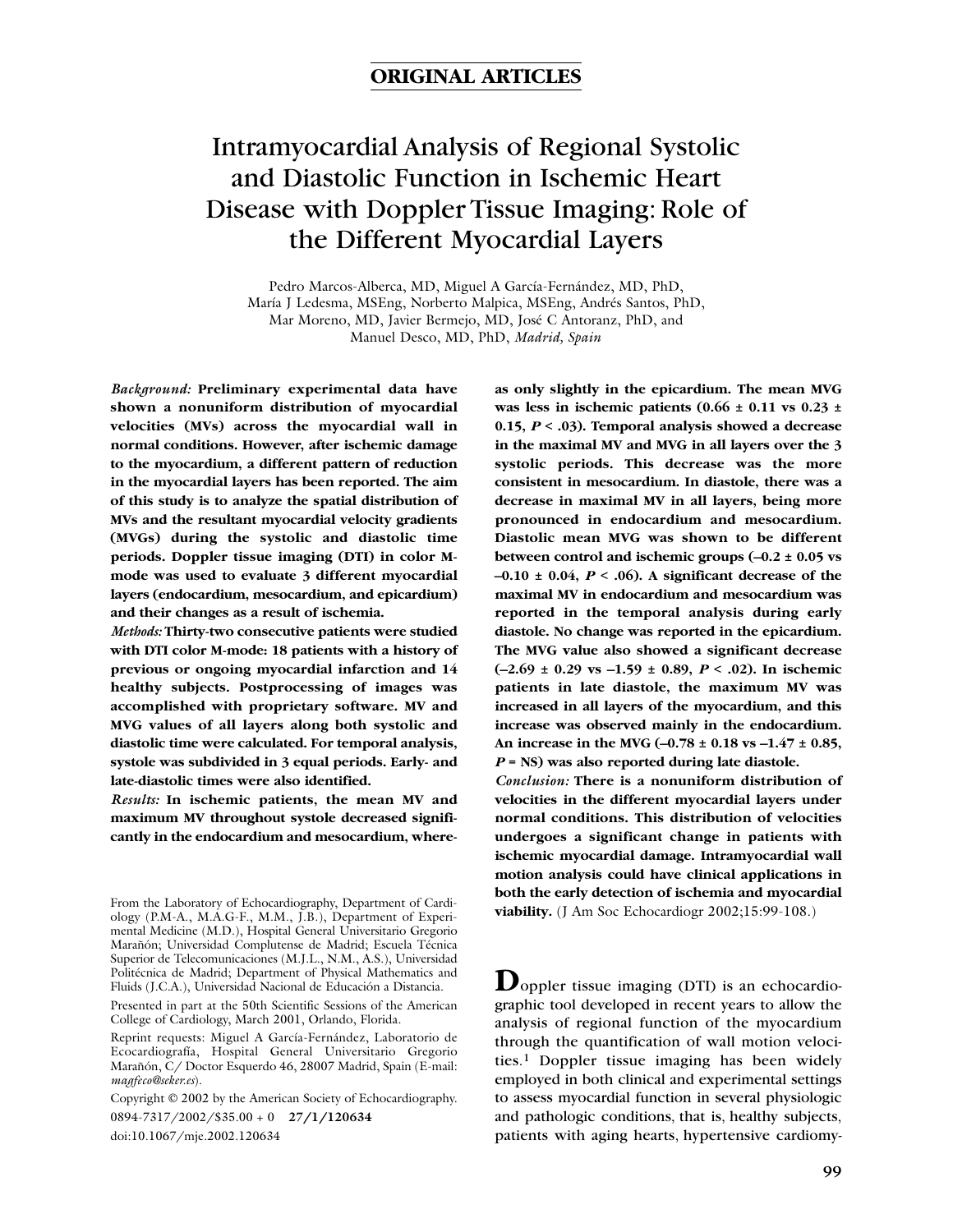opathy, dilated cardiomyopathy, hypertrophic cardiomyopathy, and ischemic heart disease (IHD).<sup>2-6</sup> Investigation of IHD is of major importance given the high incidence and clinical impact on patient care. Doppler tissue imaging in IHD has been performed in several ways, using different methodologies and instrumentation. Pulsed wave Doppler and 2-dimensional color DTI have demonstrated differences in regional myocardial performance in several clinical and experimental conditions produced by ischemia.7-14 Doppler tissue imaging color M-mode has been used because of its superior spatial and temporal resolution resulting from higher sampling rates and a lower signal-to-noise ratio. These particular properties of DTI color M-mode allow a more precise measurement of regional myocardial velocities.15 Gallagher et al<sup>16</sup> demonstrated that the regional damage to the myocardium by ischemia is heterogeneous in both spatial and temporal dimensions. Damage to the myocardium was shown to vary throughout the distinct myocardial layers, from the endocardium to the epicardium during systole and diastole.16

A preliminary experimental study has shown the potential use of DTI color M-mode to analyze this intramyocardial spatial nonuniformity.17 In addition, it provides experimental evidence as to the temporal evolution of the different myocardial layers during the diastole.17 To our knowledge, this nonuniform behavior of the myocardial layers has not been evaluated in a clinical setting. The aim of our study is to evaluate, by using DTI color M-mode, regional spatial and temporal behavior of 3 different myocardial layers (endocardium, mesocardium, and epicardium) during both systole and diastole in patients with IHD.

# **MATERIAL AND METHODS**

Patients referred to our laboratory with known IHD, defined by the presence of previous or ongoing myocardial infarction, were evaluated for their inclusion in this study. The classification of ongoing myocardial infarction was those patients hospitalized because of an acute myocardial infarction.The study was performed at least 48 hours after the onset of the acute event, and all had received reperfusion therapy. Only patients with Q-wave myocardial infarctions were considered.

All echocardiography examinations were carried out with an Acuson Sequoia System (Acuson Corp, Mountain View, Calif) using a 3.5-M Hz phased-array transducer with Doppler tissue imaging capabilities. A complete transthoracic echocardiogram was performed. Regional contractility of all myocardial segments was assessed as normal or dys-synergic. Special attention was focused on the assessment of the contractility in the posterior segment in parasternal long-axis view. A well-trained cardiologist carried out all the studies. Cardiac cycles of all echocardiographic views were digitally stored.A second expert cardiologist then performed a blind study to assess the wall motion in all the segments. When discrepancies were detected between observers, a third expert cardiologist in stress echocardiography examined the stored images to determine the presence or absence of abnormal wall motion. DTI color M-mode, in the parasternal long-axis view, was then carried out in patients with dyssynergy in the posterior myocardial segment. Only segments with an end-diastolic wall thickness 6 mm or greater were evaluated. Hence, they were neither akinetic nor thin segments, such as scarring tissue. Control patients had no known cardiomyopathic conditions.

# **DTI Color M-Mode Analysis**

The parasternal long-axis view was imaged and correctly aligned to ensure a perpendicular incidence of the scan line in basal posterior segment. Gain was adjusted to obtain the best B-mode imaging.The focus was placed at the myocardial wall level and DTI was activated.The mixer was turned off. The DTI color scale velocity map was adjusted to a velocity of 0.23 cm/s to minimize aliasing.A cursor corresponding to the scan line of M-mode was visualized and positioned so that little or no subvalvular structures were present in the image. The angle of incidence between the cursor and the myocardial wall was maintained at 90 degrees (Figure 1, *A*), the region of interest was magnified, and M-mode was activated. The Doppler gain and time gone compensation were optimized to minimize noise and black spots. (Black spots are small image defects, which do not correspond to low velocities.) In preliminary experimental studies, we identified black spots as a source of error in the calculation of controlled phantom velocity.18,19 This artifact was also identified in our population.This effect degrades noticeably the quality of quantitative data and curves drawn from these images. As previously described, a selective median filtering algorithm, which fills in black spots without altering the remaining valid pixels was used in this study.18,19 Doppler mode was disabled during the imaging to allow correct visualization of the posterior basal segment and placement of the M-mode scan line to be continuously assessed in Bmode. During a breath hold, a good quality image consisting of 2 or more consecutive beats was acquired. Simultaneous digital records of color M-mode DTI and gray-scale M-mode were stored on a magneto-optical disk. The records were transferred to a workstation for postprocessing of the images.This was accomplished with proprietary software developed to automatically analyze DTI color M-mode.This methodology has been previously validated and widely described.18,19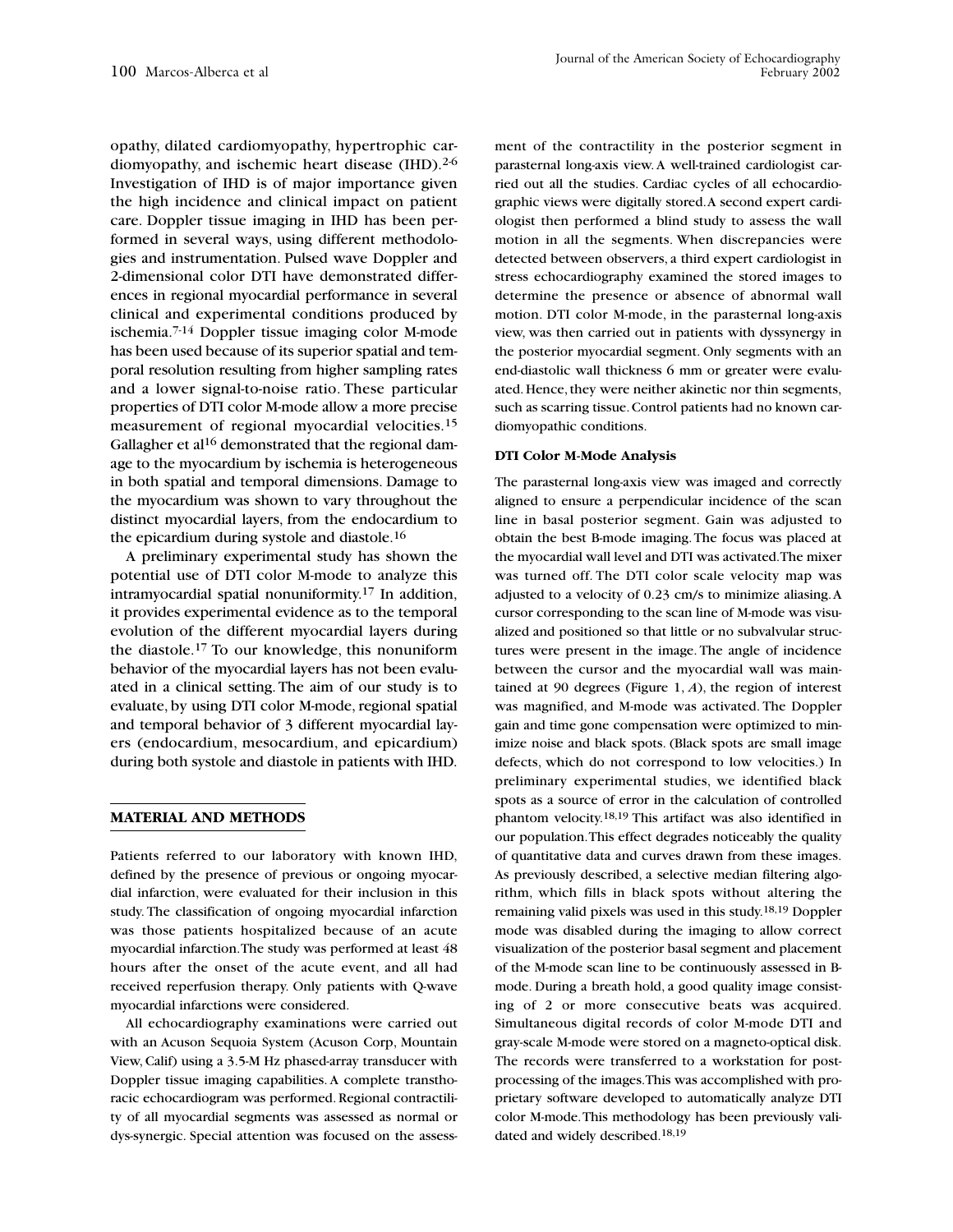

**Figure 1** Intramyocardial analysis using Doppler tissue imaging color M-mode. **A**, Parasternal long-axis view showing region of interest traced over posterior segment. **B,** Color M-mode registry obtained is processed with proprietary software. Both endocardial and epicardial boundaries are semiautomatically traced using drawing tool on averaged gray-scale image. Three equal layers are automatically calculated and displayed. **C,** Segmentation performed on gray-scale image is exported to red, green, and blue image and has been previously filtered and averaged to eliminate and minimize influence of "black spots." **D,** Graphic registry obtained after automatic calculation of MV in 3 layers and MVG of region of interest. *Dotted line* marks point where red color turns to blue (end systole). Note positive values in systole and negative values in diastole. Early and late nadir of MV represent early relaxation (*e*) and atrial emptying (*a*).

Postprocessing of the images was carried out as follows: Color Doppler images consisted of a color overlay over the gray-scale image. The velocity information coded in the red, green, and blue components was provided externally through a color table.The image was enhanced using the selective median filtering algorithm.The first step was to calculate a median filtered version of the original image (adjustable kernel size, usually  $5 \times 5$ ). The new image was then constructed with the filtered values replacing the original ones for those points whose value in the initial image is significantly lower than their homologous equivalent in the filtered one, thus filtering only the areas affected by the black spot artifact. The record obtained (2 or more cycles) was averaged using the R wave of the electrocardiogram and the signal stored simultaneously to the tissue Doppler map. Averaging improved the signal-tonoise ratio of the single cycle obtained.The time-averaging algorithm takes into account only points with velocity information above a defined threshold to avoid the effects of possible black spots. Intramyocardial analysis was carried out with the segmentation of myocardial wall in the

single averaged image. Over gray-scale M-mode imaging, and with an assisted drawing tool, spline curves were adjusted to endocardial and epicardial boundaries (Figure 1, *B*).The wall is automatically divided in a number of predefined layers, all of equal thickness (the endocardium, mesocardium, and epicardium). The segmentation was performed in gray-scale imaging because it provided more information on endocardial and epicardial boundaries. Finally, the segmentation was exported to the color Mmode tissue Doppler image (Figure 1, *C*). The mean myocardial velocity (MV) across the myocardium in the different layers and along the cardiac cycle was calculated and graphically represented (Figure 1, *D*).The myocardial velocity gradient (MVG) was calculated as the unitary spatial rate of change of velocity across the myocardium.20 A mark was placed at the end of the systole in the color Mmode image to show the exact location in time of this event in the graphic representation. Global analysis of the MV and MVG in systole and diastole was performed. For temporal behavioral analysis of the different systolic layers, the values of MV and MVG in protosystole, mesosystole,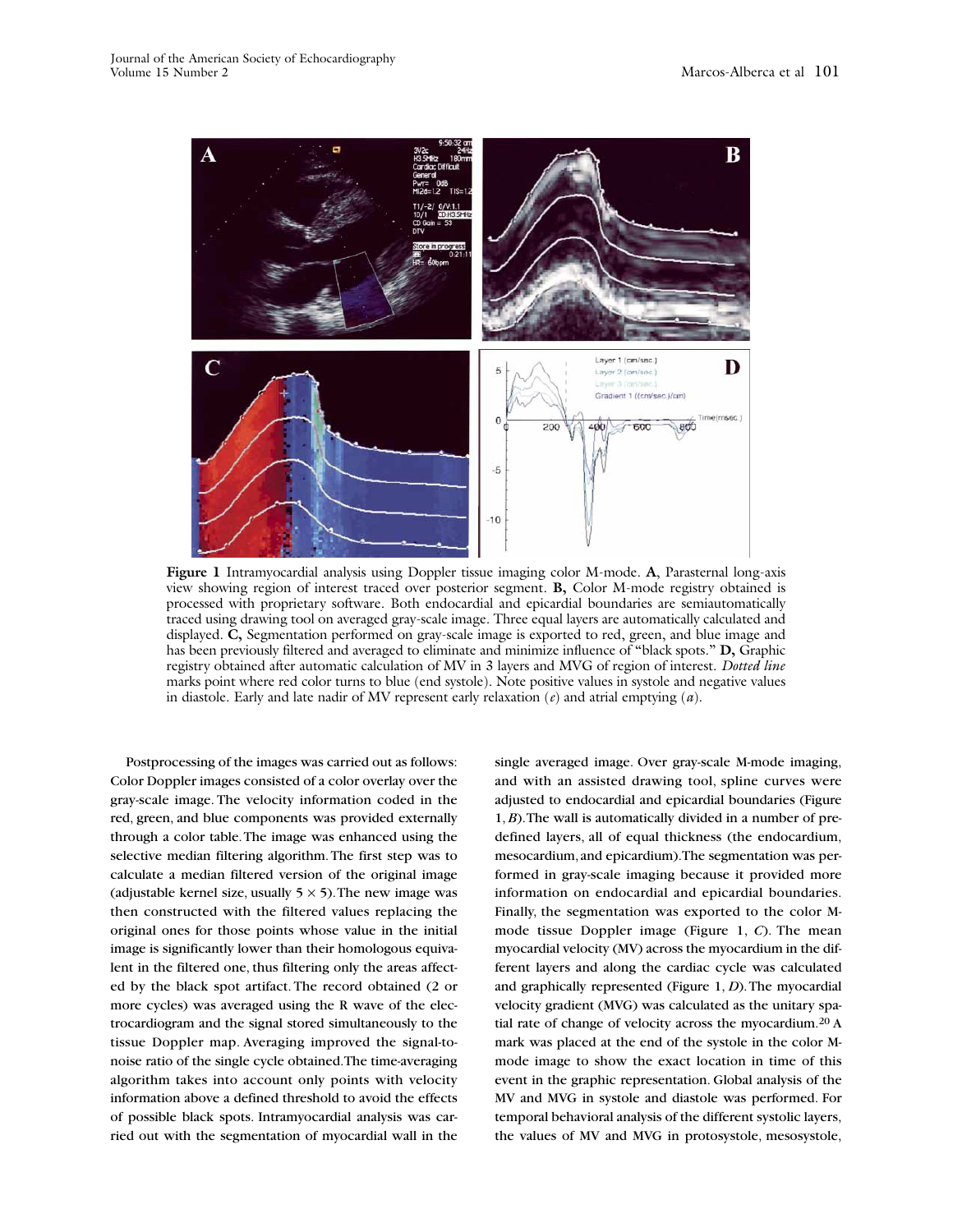|                  | Control         | <b>Ischemic</b> | P   |
|------------------|-----------------|-----------------|-----|
| Mean velocity    |                 |                 |     |
| Endocardium      | $3.18 \pm 0.15$ | $2.45 \pm 0.37$ | .01 |
| Mesocardium      | $3.10 \pm 0.18$ | $2.35 \pm 0.33$ | .02 |
| Epicardium       | $2.19 \pm 0.12$ | $2.05 + 0.25$   | NS  |
| Maximal velocity |                 |                 |     |
| Endocardium      | $5.37 \pm 0.26$ | $4.33 \pm 0.63$ | .03 |
| Mesocardium      | $4.84 \pm 0.30$ | $3.95 \pm 0.52$ | .08 |
| Epicardium       | $3.59 \pm 0.21$ | $3.71 \pm 0.44$ | NS  |
| Mean MVG         | $0.66 \pm 0.11$ | $0.23 + 0.15$   | .03 |
| Maximal MVG      | $1.63 \pm 0.17$ | $1.37 \pm 0.23$ | .28 |

**Table 1** Global intramyocardial analysis of systolic time

*MVG,* Myocardial velocity gradient; *NS,* nonsignificant*.*

and telesystole were also calculated by subdividing systole into 3 equal-length periods. In diastole, the MV and MVG were calculated in both early and late diastole.

#### **Intraobserver and Interobserver Variability**

Postprocessing of images, data management, and subsequent calculations were carried out by a DTI-trained cardiologist. To assess the intraobserver variability, a secondary analysis of a random sample of both healthy and ischemic patients was carried out 3 months after the first one.The interobserver variability was assessed by a second cardiologist (blinded to the previous results) carrying out an analysis of random samples of both healthy and ischemic patients.

#### **Statistical Analysis**

Continuous variables are expressed as mean ± SEM. For comparisons of the MV and MVG between groups, a nonparametric Mann-Whitney *U* test was performed. Interobserver and intraobserver variability were assessed using Pearson bivariant correlation. Statistical significance was established in a *P* value < .05.

# **RESULTS**

Of 32 evaluated patients (18 patients with well-documented previous or ongoing myocardial infarction and 14 healthy subjects without known cardiomyopathy), 6 patients with IHD were excluded because of the absence of wall-motion abnormalities in the posterior basal segment.Thus, 12 patients with dyssynergia (aged  $66.2 \pm 3.2$  years; range 42-78, 83% men) in the posterior basal segment formed the ischemic group and 14 healthy patients (aged  $23.2 \pm$ 2.3 years old;range 16-45,79% men) formed the control group. All the ischemic patients had a Q-wave, transmural myocardial infarction. The posterobasal wall thickness was 6 mm or greater.

|                  | Control          | <b>Ischemic</b>  | P     |  |
|------------------|------------------|------------------|-------|--|
| Mean velocity    |                  |                  |       |  |
| Endocardium      | $-1.79 \pm 0.13$ | $-1.59 \pm 0.13$ | NS    |  |
| Mesocardium      | $-1.82 \pm 0.16$ | $-1.57 \pm 0.13$ | NS.   |  |
| Epicardium       | $-1.42 \pm 0.13$ | $-1.39 \pm 0.13$ | NS.   |  |
| Maximal velocitv |                  |                  |       |  |
| Endocardium      | $-10.07 + 0.79$  | $-7.04 + 0.83$   | < .01 |  |
| Mesocardium      | $-9.65 \pm 0.66$ | $-6.40 \pm 0.78$ | < .01 |  |
| Epicardium       | $-6.11 \pm 0.5$  | $-5.08 \pm 0.56$ | .05   |  |
| Mean MVG         | $-0.23 \pm 0.05$ | $-0.10 \pm 0.04$ | .06   |  |
| Mean MVG         | $-2.85 \pm 0.37$ | $-2.13 \pm 0.58$ | .14   |  |
|                  |                  |                  |       |  |

*MVG,* Myocardial velocity gradient; *NS,* nonsignificant*.*

## **Global Systolic and Diastolic Analysis**

The mean and maximal MV and MVG in all the layers in systole, both in healthy subjects and ischemic patients, are shown in Table 1. In healthy subjects, the MV was greater in endocardium and mesocardium than epicardium. This nonuniform distribution translated into and was reflected in the positive value of the MVG readings obtained. In ischemic patients, the mean MV, a marker of total motion along the systole, decreased in endocardium, mesocardium,and only slightly in epicardium.In the endocardial and mesocardial layers (but not in the epicardium), the maximal MV, an expression of peak systolic motion, was decreased in ischemic patients compared with the control group. The mean MVG was significantly decreased in ischemic patients  $(0.66 \pm 0.11 \text{ vs } 0.23 \pm 0.15, P < .03)$ , whereas the maximal MVG showed no significant change. Intramyocardial analysis in healthy subjects showed similar behavior in both the diastole and systole. A reduction in the maximal MV but not the mean MV was observed in ischemic patients. Although the maximal MV decreased in all layers, the difference was more pronounced in endocardium and mesocardium compared with the epicardium (Table 2). The diastolic mean MVG was different between control and ischemic groups but just failed to be statistically significant  $(-0.23 \pm 0.05 \text{ vs } -0.10 \pm 0.04, P <$ .06).

#### **Temporal Analysis of Systole**

Table 3 shows the maximal MV and MVG in all layers throughout the 3 systolic periods. Healthy subjects showed the highest values of MV in endocardium and mesocardium throughout the entire systolic period, and the results showed that the maximal value was reached during mesosystole.The epicardium was the layer with the lowest MV but had the most regular distribution throughout the systolic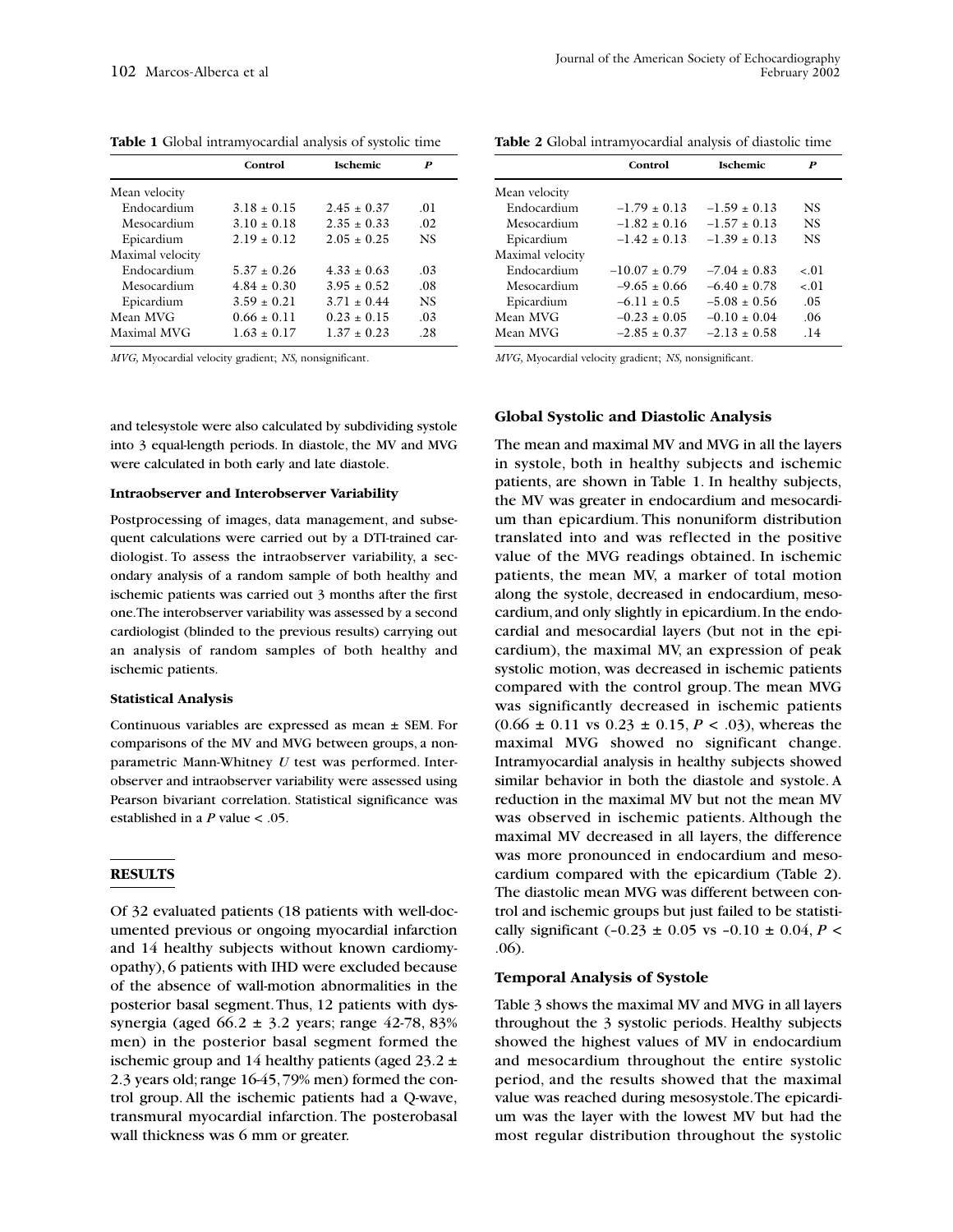|                   | <b>Ischemic</b><br>Control |                 | P         |  |
|-------------------|----------------------------|-----------------|-----------|--|
| Maximal velocity  |                            |                 |           |  |
| Protosystole      |                            |                 |           |  |
| Endocardium       | $3.91 \pm 0.32$            | $3.24 \pm 0.39$ | .08       |  |
| Mesocardium       | $3.88 \pm 0.33$            | $3.21 \pm 0.37$ | .02       |  |
| Epicardium        | $2.87 \pm 0.25$            | $2.67 \pm 0.36$ | NS        |  |
| Mesosystole       |                            |                 |           |  |
| Endocardium       | $4.48 \pm 0.30$            | $3.33 \pm 0.37$ | .02       |  |
| Mesocardium       | $4.40 \pm 0.31$            | $3.35 \pm 0.36$ | .02       |  |
| Epicardium        | $3.03 \pm 0.24$            | $2.54 \pm 0.32$ | <b>NS</b> |  |
| Telesystole       |                            |                 |           |  |
| Endocardium       | $3.06 \pm 0.22$            | $2.59 \pm 0.31$ | .08       |  |
| Mesocardium       | $3.14 \pm 0.22$            | $2.40 \pm 0.29$ | .01       |  |
| Epicardium        | $2.05 \pm 0.16$            | $1.95 \pm 0.22$ | <b>NS</b> |  |
| Velocity gradient |                            |                 |           |  |
| Protosystole      | $0.80 \pm 0.23$            | $0.45 \pm 0.15$ | <b>NS</b> |  |
| Mesosystole       | $0.97 \pm 0.24$            | $0.60 \pm 0.16$ | .15       |  |
| Telesystole       | $0.50 \pm 0.22$            | $0.43 \pm 0.13$ | NS        |  |

**Table 3** Temporal intramyocardial analysis of systolic time

*NS,* Nonsignificant*.*

period. In contrast, in ischemic patients, maximal MV consistently decreased in mesocardium in the 3 periods (Figure 2, *A*, *B*, and *C*) compared with the endocardium.The most significant decrease in endocardium was seen during mesosystole.The change in the MVG was minor in the ischemic group in all systolic periods, and this decrease was slightly superior in mesosystole  $(0.97 \pm 0.24 \text{ vs } 0.60 \pm 0.16, P < .15)$ .

#### **Temporal Analysis of Diastole**

The intramyocardial analysis of diastole had different results, depending on the evaluated period (Table 4) and population. Thus, in early diastole corresponding to rapid ventricular filling, healthy subjects had higher values of both the MV and MVG. The nonuniformity described in the global analysis (Table 1) was also observed in this period. However, in ischemic patients there was a significant decrease of maximal MV both in endocardium and mesocardium (mainly in the latter) (Figure 3).There was no difference in the MV in the epicardium.The changes in the MVG reflected those observed for the maximal velocity, that is, significantly reduced in ischemic patients  $(-2.69 \pm 0.29 \text{ vs } -1.59 \pm 0.89, P < .02)$ . In healthy subjects during late diastole, a regular distribution of MV values among all the layers was observed.These values were less than those reported during early diastole. In ischemic patients the maximal MV and MVG demonstrated an opposite pattern to that of early diastole (Figure 4). That means maximal MV increased in all layers, especially in the endocardium. MVG, in addition, increased in ischemic patients in this period  $(-0.78 \pm 0.18 \text{ vs } -1.47 \pm 0.85, P < .8)$ .



**Figure 2** Temporal intramyocardial analysis of maximal myocardial velocities in healthy subjects and ischemic patients during systolic time. *N,* Normal healthy patients*; I,* ischemic patients.

These differences in late diastole did not reach statistical significance.

#### **Intraobserver and Interobserver Variability**

There was a good correlation between the measures obtained by the 2 different blind observers: systolic MV, *r*: 0.81 (*P* < .001), early diastolic MV, *r*: 0.89 (*P* < .001), and late diastolic MV, *r*: 0.94 (*P* < .001).The 2 measurements obtained by the same observer showed a good correlation in both systolic and dias-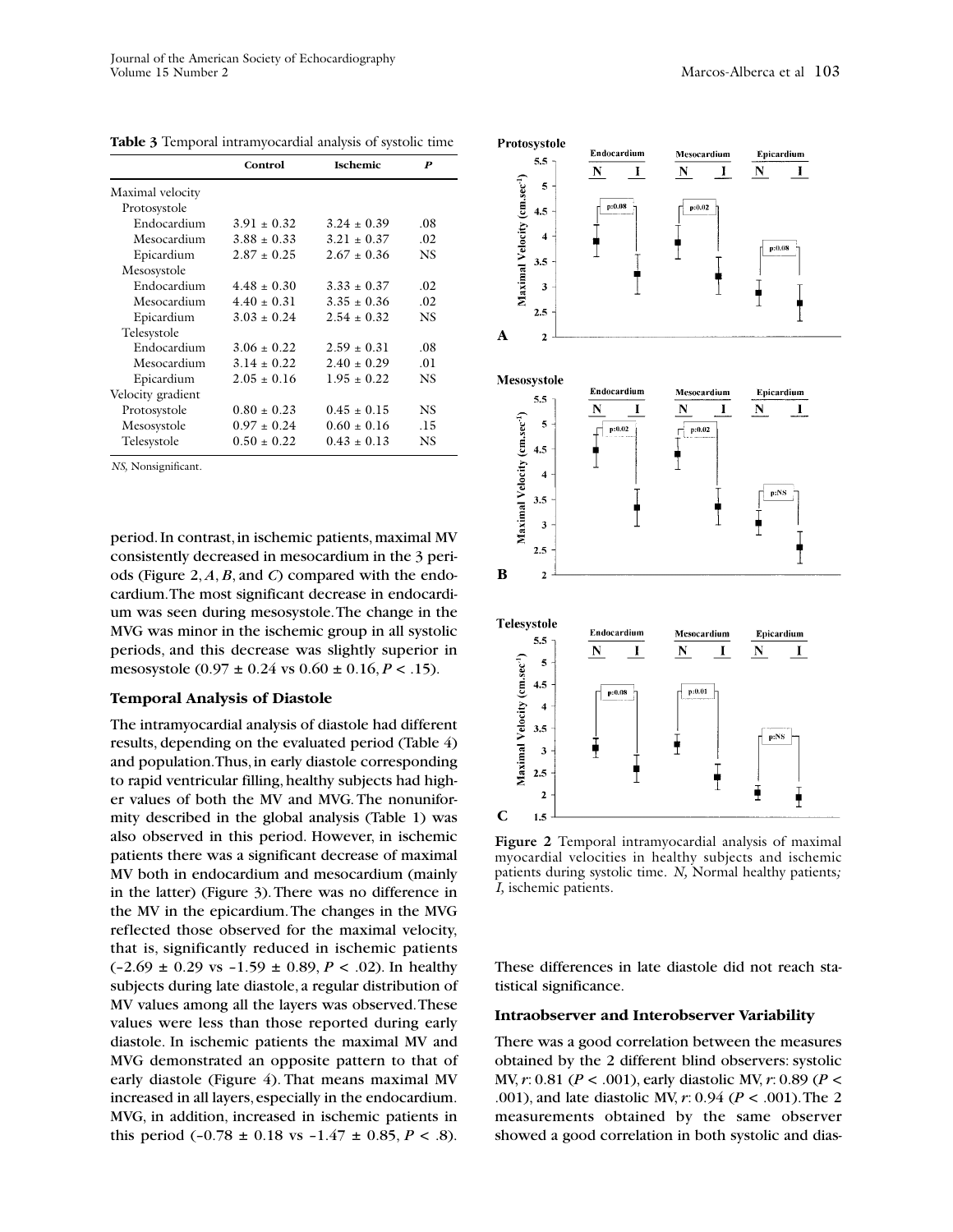|                   | Early diastole (e) |                  | Late diastole (a) |                  |                  |     |
|-------------------|--------------------|------------------|-------------------|------------------|------------------|-----|
|                   | Control            | <b>Ischemic</b>  | P                 | Control          | <b>Ischemic</b>  | P   |
| Maximal velocity  |                    |                  |                   |                  |                  |     |
| Endocardium       | $-9.85 \pm 0.70$   | $-6.78 \pm 1.22$ | $-.01$            | $-2.50 \pm 0.35$ | $-4.18 \pm 0.82$ | .08 |
| Mesocardium       | $-9.92 \pm 0.72$   | $-6.29 \pm 1.14$ | $-.01$            | $-2.58 \pm 0.42$ | $-3.86 \pm 0.73$ | .17 |
| Epicardium        | $-5.93 \pm 0.47$   | $-5.05 \pm 0.76$ | NS.               | $-1.80 \pm 0.34$ | $-2.97 \pm 0.67$ | .08 |
| Velocity gradient | $-2.69 \pm 0.29$   | $-1.59 \pm 0.89$ | .02               | $-0.78 \pm 0.18$ | $-1.47 \pm 0.85$ | NS  |

*NS,* Nonsignificant*.*

tolic measures: systolic MV,  $r: 0.70$  ( $P < .001$ ), early diastolic MV,  $r: 0.91$  ( $P < .001$ ), and late diastolic MV, *r*: 0.95 (*P* < .001).

# **DISCUSSION**

Previous studies have demonstrated that the regional damage to the myocardium by ischemia is heterogeneous in both spatial and temporal dimensions.16 In preliminary cases carried out in our laboratory,we showed DTI color M-mode as a potential tool in the analysis of intramyocardial spatial nonuniformity.The results of this study confirm the possible use of DTI color M-mode as the gold standard method for the study of the different myocardial layers. Results in healthy subjects showed a heterogeneous distribution of intramyocardial velocities in both the spatial and temporal dimensions.This was observed throughout the entire intramyocardial analysis of regional systolic and diastolic function. In ischemic patients, significant changes in the maximum and mean MV values were reported.

# **Intramyocardial Systolic Function in Healthy Subjects**

The distribution of MV across the myocardium showed a clear nonuniform response in healthy subjects. Similar to experimental studies, this was greater in the endocardium than the epicardium.17 The nonuniform response was seen throughout the entire systolic and diastolic time periods.The asymmetrical distribution of velocities is easily demonstrated by the assessment of the velocity gradient. This takes into account only the velocity generated by the myocardium and excludes any influence of translational and rotational heart movement.

Anatomic studies of the human heart have shown different arrangements of the muscle fibers in the myocardial wall. The fibers in the mid wall are circumferential, with their best development toward the base and upper part of the septum. Subendocardial fibers, however, are longitudinally directed.21 Previous works show that these differences in fiber architecture have physiological implications. Models of left ventricular (LV) wall mechanics have shown that the distribution of fiber strain during ejection is sensitive to the orientation of muscle fibers in the wall.<sup>22</sup> These results suggest that the mesocardium may have an important role in normal wall motion. It is likely that the array of mesocardial fibers would explain its important contribution to regional systolic myocardial function. In addition, the subdivision of the systole allowed for greater interrogation of the temporal distribution of MV. Mesosystole was found to be the period in which MV values were highest.

Early-diastolic relaxation is known to be an active phenomenon, with a high consumption of energy. The nonuniform distribution of velocities in this period (as seen in systole) would reflect a more active role for the endocardial and mesocardial layers in this phase. However, in late-diastolic relaxation, secondary to atrial emptying and of lower energy expenditure, a more regular distribution among the 3 layers was shown, suggesting a passive role of the myocardial fibers.

# **Intramyocardial Systolic and Diastolic Function in Ischemic Patients**

In ischemic patients, the global analysis of systole showed an important decrease of MV in endocardial and mesocardial layers, with no modification in epicardial layer.Myocardial velocity gradient,when used as an indicator of global regional performance, was decreased.This was reflected to a greater extent in the reduction of the mean MVG. When temporal analysis of systole was performed, a nonuniform behavior of the different layers in ischemic patients was noted.The greatest decrease in MV values of the endocardial and mesocardial layers, in the 3 systolic times evaluated, was shown just before the maximal wall excursion.

Experimental studies have demonstrated a nonuniform response of the myocardial layers in relation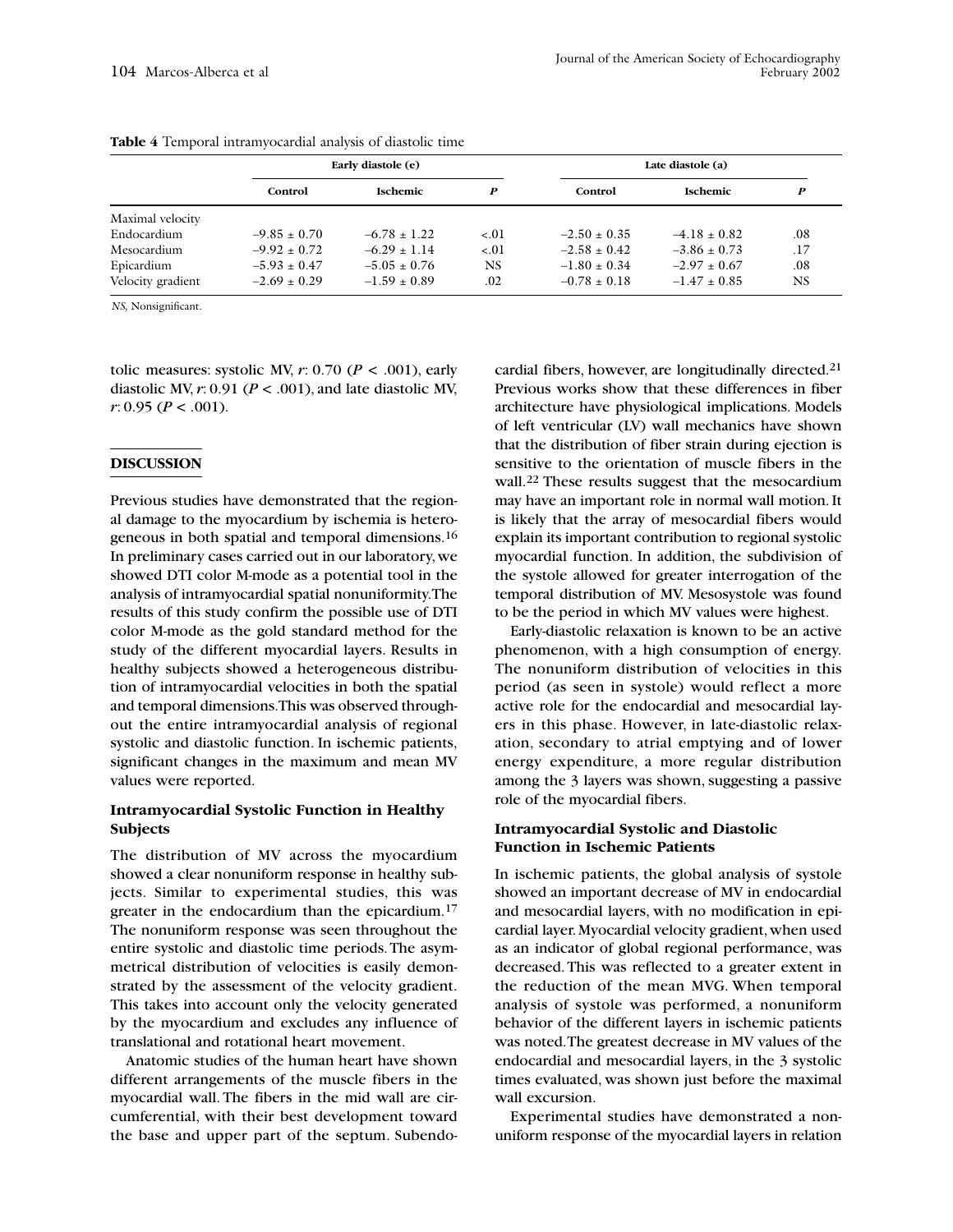

**Figure 3** Temporal intramyocardial analysis of maximal myocardial velocities in healthy subjects and ischemic patients during diastolic time. Results of early-diastolic time analysis. *N,* Normal healthy patients*; I,* ischemic patients.



**Figure 4** Temporal intramyocardial analysis of maximal myocardial velocities in healthy subjects and ischemic patients during diastolic time. Results of late diastolic time analysis. *N,* Normal healthy patients*; I,* ischemic patients.

to the behavior of myocardial flow and their shortening after ischemic damage.The endocardium segmental shortening assessed with ultrasonic crystals is strongly related to myocardial blood flow.The epicardial motion, however, is related to that of the endocardium and not the condition of coronary flow.23 Ischemia is found to produce a nonuniform response among layers, which is reflected in the varying degrees of shortening in the different layers.

Nontransmural ischemia generates a more significant decrease in myocardial blood flow as well as a global reduction in systolic wall thickening, ranging from 35% to 80%. The epicardial shortening, however, demonstrated no decrease, or a lesser degree in reduction of thickening  $(21\% - 37\%)$ , and only when a marked dysfunction is observed.24 Necroscopic studies of patients with IHD have observed predominant damage to subendocardial fibers.25 Simulta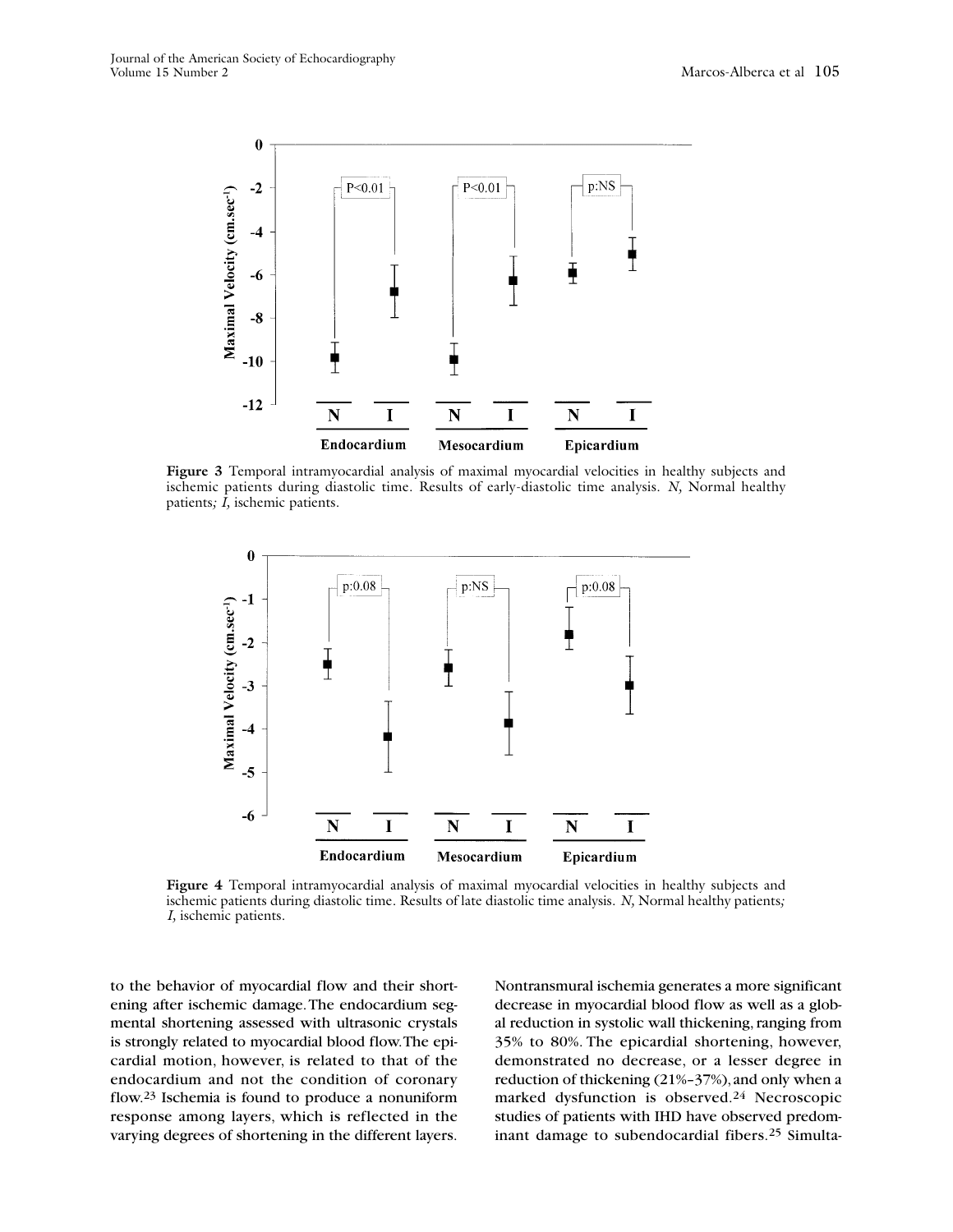neous echocardiographic assessment of myocardial shortening, in both longitudinal and short axis in healthy patients, has also shown that this spatial nonuniformity contributes to the global thickening of the endocardial and epicardial layer.This is shown in important temporal differences in their behavior throughout both systole and diastole.After ischemic damage to the myocardium, there is a predominant decrease in shortening in the longitudinal axis, suggesting greater damage of fibers oriented in this direction. This shortening in the longitudinal axis gives rise to a change in the normal relation among layers, hence, having an impact on the normal shape of the left ventricle, resulting in a more spherical shape before ejection.25

The determination of MV with color M-mode DTI and its variation under pathologic conditions correlates well with the changes observed in wall thickness.26 Compared with other DTI methods, color Mmode offers greater spatial and temporal resolution as well as a better signal-to-noise ratio. In patients with and without impaired regional LV function, the MV assessed by 2-dimensional DTI was lower than that obtained with M-mode DTI.This fact correlates positively with the presence of black zone and reflects poor signal-to-noise ratio with 2-dimensional color DTI.15 Color M-mode has been applied in a clinical setting to assess if it represents a reliable indicator of regional LV systolic function after ischemic damage to the myocardium. Thus, in patients with asynergia caused by myocardial infarction, color Mmode DTI consistently detects the modification in the values of MVG through the analysis of MV, both in anterior septum and basal posterior segment.8 The potential applications of color M-mode DTI in the intramyocardial analysis have been recently studied in an experimental setting. In this work, systolic MV values of the endocardial layer were higher in the epicardial MV, establishing an inner/outer MVG. When ischemia was produced, systolic MV decreased in both layers with disappearance of the gradient.This decrease of systolic MV correlated with the parallel reduction of segment shortening, assessed with sonomicrometry, and myocardial blood flow with radioactive microspheres. After reflow, systolic MV improves in a nonuniform way, more in the endocardium than the epicardium.17

The mesocardium is an important layer, especially in basal and middle segments.21 Its fibers have a circumferential arrangement with a greater contribution to shortening resulting in ejection, opposite to the predominant role of longitudinal fibers of the endocardium in the modification of LV shape during the pre-ejection period.<sup>25</sup> In systole, the reduction of

MV in the endocardium and epicardium presented a similar pattern to previous studies with DTI. There was a reduction in normal MVG findings in ischemic patients. The mesocardium had similar velocities to those in the endocardium and the reduction in these velocities was of a similar degree.Temporal analysis, however, showed that the reduction in mesocardial MV was more consistent throughout the systole and with the reduction in endocardial movement being lower in telesystole.This behavior suggests that the mesocardium would have a predominant role in both mesosystolic and telesystolic periods, when ejection occurs. As a result, the greatest ischemic damage may occur during these periods. Previous works have demonstrated that this nonuniform effect on the myocardium is seen before the appearance of alterations in other parameters of systolic dysfunction, such as fractional shortening.25 The importance of mid-wall fibers has been evaluated in other conditions, such as LV hypertrophy. Subtle abnormalities, such as decreased shortening, are present and detected previous to the appearance of alterations in systolic ejection indexes.27,28

# **Intramyocardial Diastolic Function in Ischemic Patients**

In diastole, global behavior was similar to that of the systole. The MV value was decreased to a higher degree in endocardial and mesocardial layers. This decrease was mainly reported in the maximal MV; the mean MV showed less decrease. However, as an expression of global myocardial performance, diastolic MVG showed a strong decrease in ischemic patients. In diastole, the behavior of layers was reported to be the opposite in early as opposed to late diastole.The MV was significantly decreased in early diastole in the endocardium and mesocardium. In late diastole, however, there was an increase in MV and it tended to occur in endocardium and epicardium and not in mesocardium.

Color M-mode DTI is of great help in the study of regional diastolic function. Previous studies have shown that early-diastolic MV decreased during ischemia, but late diastolic MV increased.17 This behavior has also been observed in a previous experimental study that used pulsed Doppler tissue.29 A similar pattern was observed in a clinical setting in patients with IHD.7

In diastole, our results are very similar to those reported for other authors in an experimental setting.The opposite behavior of early- and late-diastolic velocities would reflect the active role of myocardial fibers in the former and the passive role of them in the latter. This event reflects the loss of relaxation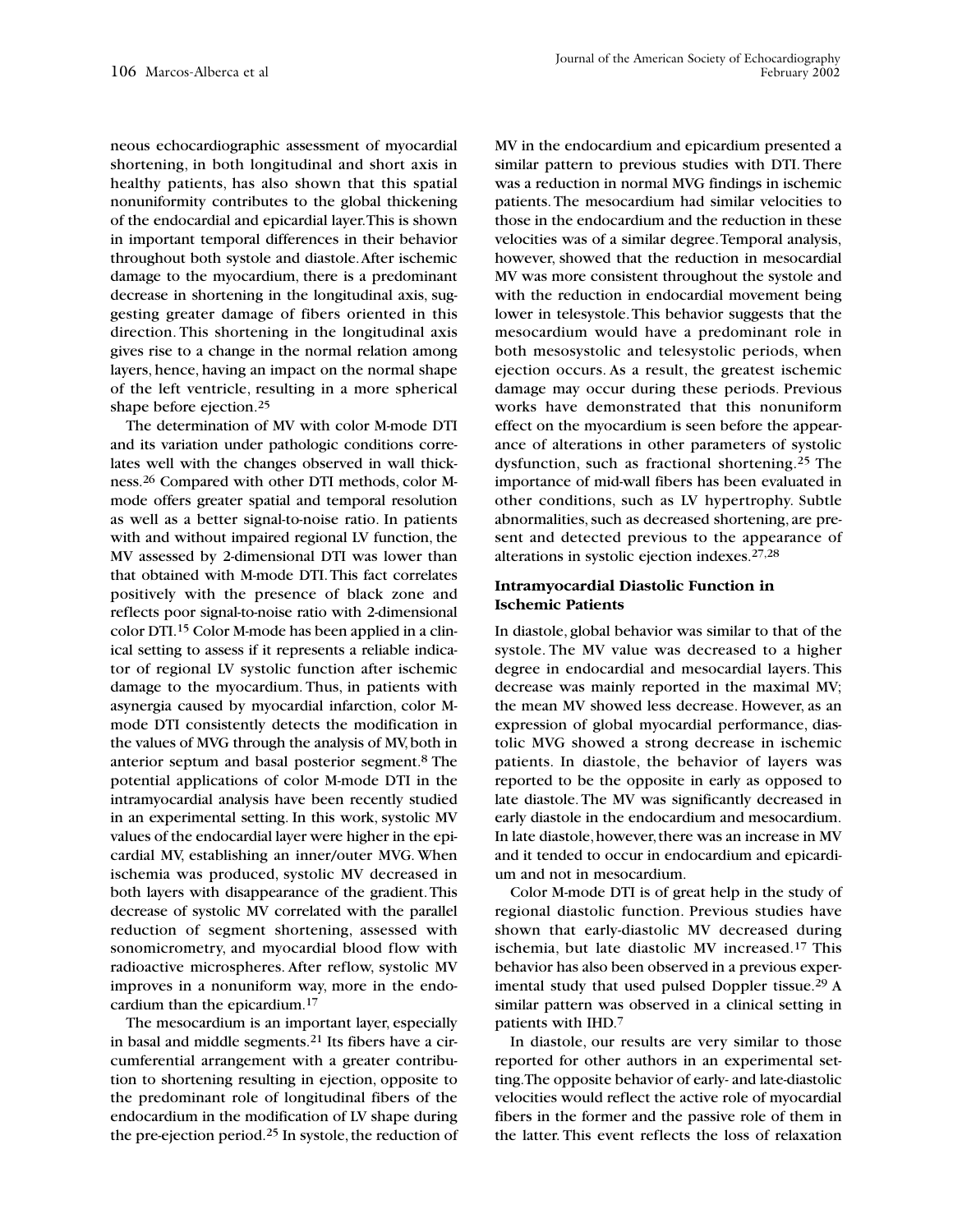properties of the myocardium caused by ischemic damage and the increasing role of atrial emptying to reach the end-diastolic volume necessary to maintain the cardiac output. Intramyocardial analysis showed great value for unmasking the contribution of the different layers in each diastolic period.The reduction of MV was very similar in endocardium and in mesocardium, though higher in the latter. This also suggests a predominantly active role of this layer in this event. The opposite occurred in late diastole. The increase in MV was predominantly in the endocardium and the epicardium and was probably because of a greater loss of compliance in mesocardium.

## **Limitations of the Study**

The present study suggests that color M-mode DTI is a useful method for intramyocardial evaluation of the regional systolic and diastolic function. However, this technique has several technical limitations. First, because of the angle dependence of all Dopplerbased methods, accurate determination of myocardial velocities needs an adequate alignment between the ultrasound beam and the main vector direction of the LV segmental wall motion. To minimize this effect, the analysis was performed in posterior segment in parasternal long-axis view. In patients with anterior myocardial infarction, contractility in midbasal septum (supplied by the first septal coronary artery) is usually preserved and there is less damage from ischemia.When we tried to study the mid-distal segment, misalignment made it difficult to carry out accurate intramyocardial analysis. Myocardial wall motion does not take place in a single direction. Further studies to investigate the role of the different layers in the excursions of the LV myocardium are warranted in longitudinal and circumferential axis.

Noise is another limitation of this study.The filter and average algorithms used help to reduce this problem but not to abolish it. Thus, the velocities and gradients calculated could be an underestimation of their true value. End systole was designed to be placed in the turn of color-coded velocity from red to blue (inward to outward).A more exact definition of end systole, that is, second sound in a simultaneous phonocardiogram registry, was not carried out. Finally, some criticism could be voiced about the selection of a control group. Controls were volunteers of a wide age range; however, most were aged 30 years or younger.This special group was selected because of their healthy intramyocardial regional function and their lack of risk factors, such as hypertension or diabetes mellitus, which may cause damage to the myocardium.According to previous studies, the differences between the ages of the 2 groups could to some degree influence and explain the differences in the velocity analysis of the late diastolic period, but not those found in the systolic period and early diastole.30

# **Conclusions**

Our study is the first clinical application of intramyocardial analysis for the assessment of regional myocardial function, using DTI, in learning the role of the different myocardial layers. Our method offers advantages over other previously studied experimental methods. It has the capability of performing a more detailed intramyocardial analysis by subdividing the segment in the 3 principal layers, corresponding to the real anatomic structure of the myocardium.

Intramyocardial analysis of regional myocardial function with DTI color M-mode showed nonuniformity between the different layers in systole and diastole in healthy subjects.This nonuniformity also had been observed in the behavior of myocardial velocities in each layer after ischemic damage. This was also shown in the temporal pattern during systole and diastole, represented by changes in the values of the corresponding gradient. In a clinical setting, intramyocardial analysis of myocardial layers provides a greater understanding of the physiology of regional myocardial function and its pathologic modification. This may also have important practical implications in the evaluation of ischemia. Intramyocardial analysis of MV could help in the early detection of impairment of the regional function in provocative tests, that is, dobutamine stress echocardiography. Likewise, its correction in dys-synergic segments could constitute a sign of viability. Further studies are warranted to clarify the potential role of intramyocardial analysis of regional myocardial function in early detection of ischemia or viability.

We are indebted to Mrs Andrea Warlters for her invaluable contribution in the supervision and correction of the final manuscript.

#### **REFERENCES**

- 1. Sutherland GR, Stewart MJ, Groundstroem KW, Moran CM, Fleming A, Guell-Peris FJ, et al. Color Doppler myocardial imaging: a new technique for the assessment of myocardial function. J Am Soc Echocardiogr 1994;7:441-58.
- 2. Palka P, Lange A, Fleming AD, Sutherland GR, Fenn LN, McDicken WN. Doppler tissue imaging: myocardial wall motion velocities in normal subjects. J Am Soc Echocardiogr 1995;8:659-68.
- 3. Donovan CL, Armstrong WF, Bach DS. Quantitative Doppler tissue imaging of the left ventricular myocardium: validation in normal subjects. Am Heart J 1995;130:100-4.